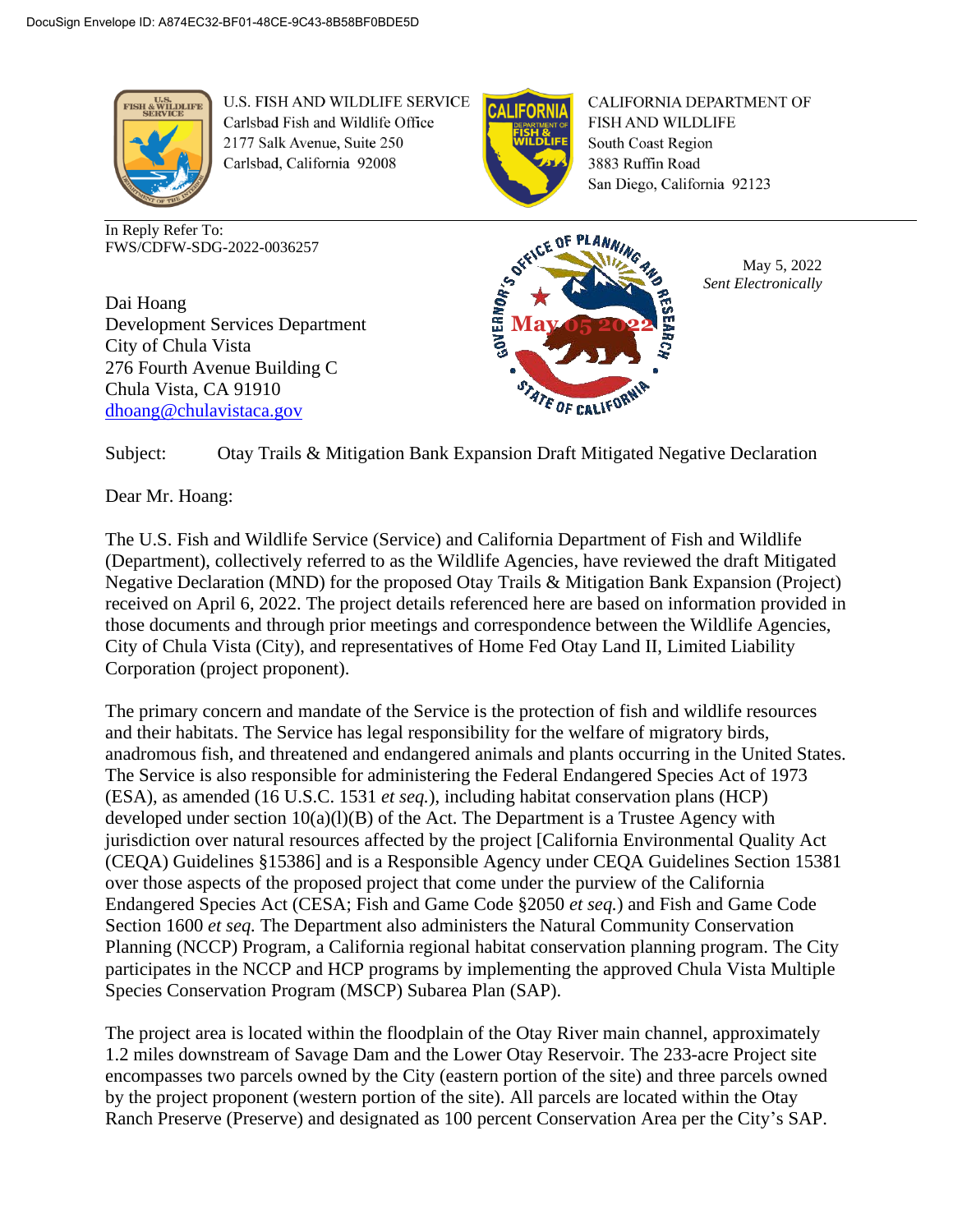The City and the County of San Diego are the Preserve Owner/Manager of the Otay Ranch Preserve and responsible for long-term management in accordance with the Otay Ranch Resource Management Plan.

The proposed Project includes an expansion of the 2016 Otay River Restoration Project mitigation bank (Original Mitigation Bank) to 220 acres (proposed Bank) and modification of the existing trail network within the project area consistent with the City of Chula Vista Greenbelt and Otay Valley Regional Park trail plans. Construction activities involve the removal of invasive plants and grading of the channel and floodplain areas to remove remnants of past mining activities (e.g., spoil piles, berms, and pits) and to re-establish the Otay River mainstem and create secondary flow channels and a floodplain terrace. Trail modification involves recontouring of existing trails/roads, construction of new trails, gravel placement, armoring stream crossings, strategic fencing and boulder placement, and installing signs and educational kiosks. In addition, almost 2 miles of trails would be closed and reclaimed, including redundant trails and shoulders of wider trails. Implementation of the Project would extend over approximately 24 weeks and occur between September and February, followed by a minimum 5-year maintenance, monitoring, and reporting phase.

As you are aware, the proposed Bank is currently under review by an Inter-agency Review Team (IRT). The IRT for the proposed Bank includes the United Stated Army Corps of Engineers, the Service, the Department, the Environmental Protection Agency, and the Regional Water Quality Control Board. As part of the process, a draft Bank Enabling Instrument (BEI) containing a Development and Interim Management Plan was provided by the project proponent to the IRT for review in August 2021. The IRT is currently meeting with the Bank Sponsor regularly on development of the draft BEI to discuss the proposed restoration activities, service area, crediting, tracking, and other aspects of bank operations. These discussion are ongoing and may result in changes to the proposed Project and associated mitigation measures identified in the draft MND. We recommend that the City not finalize the MND until agreements have been reached on the BEI and associated banking documents, and the MND can be updated to be consistent with the banking documents.

The Wildlife Agencies offer the following comments and recommendations to assist the City in avoiding, minimizing, and adequately mitigating project-related impacts to biological resources and to ensure the project is consistent with ongoing regional habitat conservation planning efforts. This list is not inclusive of all the issues we are working on with the IRT, but instead highlights some of the specific biological concerns that will need to be addressed:

1. No federally or state listed plant species are known to occur within the limits of grading; however, the federally threatened spreading navarretia (*Navarretia fossalis*) has been recorded in areas of the Project site proposed for low-impact enhancement. In addition, the Project site is considered to have a high potential to include Otay tarplant (*Deinandra conjugens*; ESA listed Threatened, CESA listed Endangered), and approximately 140.6 acres of designated critical habitat for Otay tarplant would be impacted (5.7 acres of which would be considered permanent impacts). Listed wildlife species documented within the project site and subject to potential permanent and temporary impacts include: San Diego fairy shrimp (*Branchinecta sandiegonensis*; ESA listed Endangered), Quino checkerspot butterfly (*Euphydryas editha quino*; ESA listed Endangered), western yellow-billed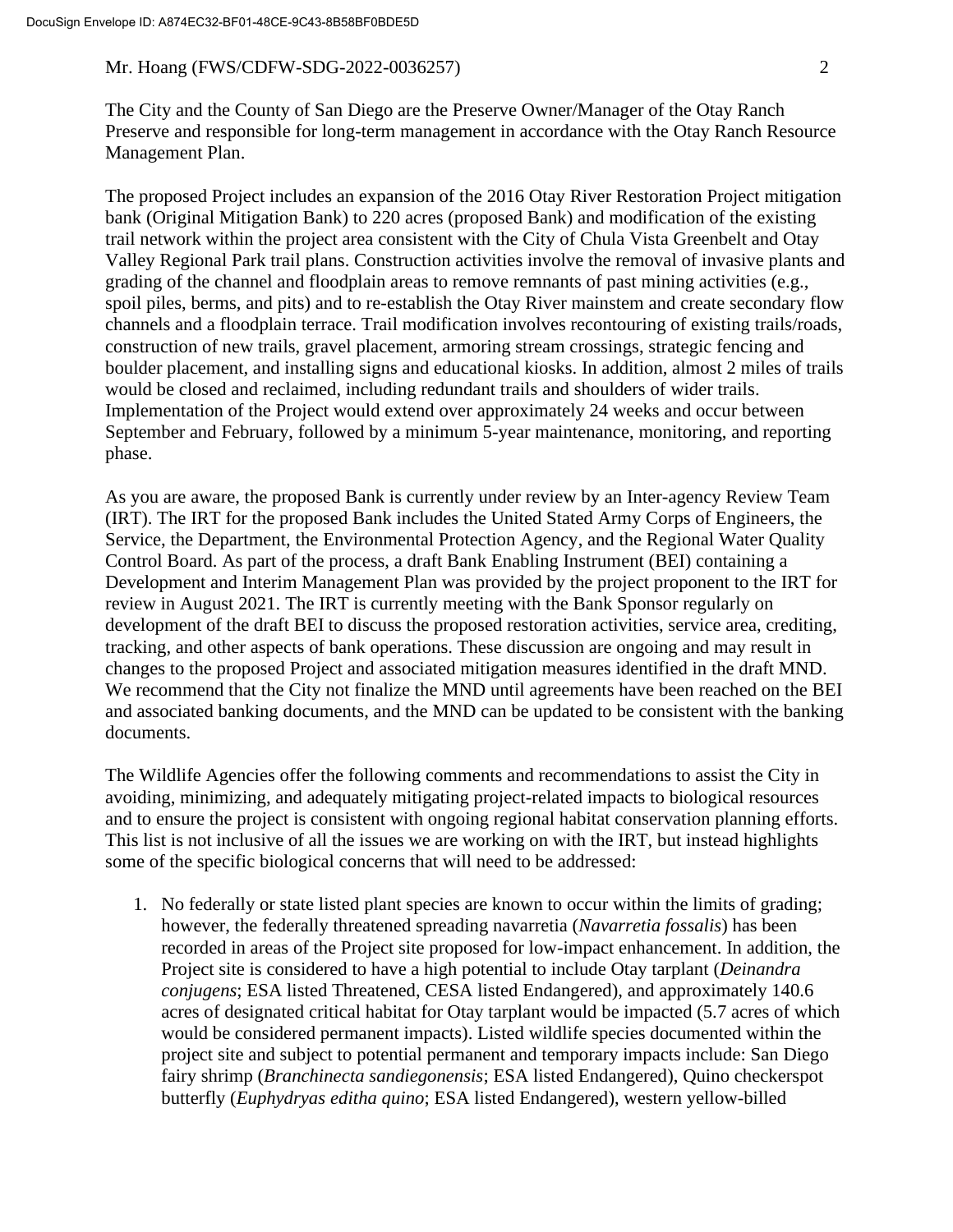cuckoo<sup>1</sup> (*Coccyzus americanus occidentalis*; ESA listed Threatened, CESA listed Endangered), least Bell's vireo (*Vireo bellii pusillus*; ESA listed Endangered, CESA listed Endangered), and coastal California gnatcatcher (*Polioptila californica californica;* ESA listed Threatened, state Species of Special Concern).

- a. MM BIO-9 of the draft MND requires special status plants, Quino checkerspot butterfly host plants, and succulents to be avoided where feasible and otherwise salvaged and relocated to the extent feasible in accordance with a Plant Salvage Plan. We recommend MM BIO-9 be revised to include a requirement for a qualified biological monitor to install and maintain fencing or stakes visible to operators of heavy equipment around populations of all state or federally listed plants and narrow endemic species to be avoided within the grading footprint. Biological monitoring would ensure that the avoidance fencing remains intact for the duration of grading activities, as well as any other restoration activities that could result in impacts to listed or narrow endemic plant species observed during pre-construction special-status plant surveys.
- b. We appreciate the inclusion of dot-seed plantain (*Plantago erecta*) in the proposed vernal pool upland seed mix (MND Attachment 3, Development and Interim Management Plan). We also recommend adding Otay tarplant to the seeding plan where appropriate habitat is present.
- c. The Biological Resources Report notes the presence of southern interior cypress forest within the south-central portion of the Project site, adjacent to trails proposed for grading. Tecate cypress (*Hesperocyparis [Cupressus] forbesii*; California Rare Plant Rank 1B.1) has a very limited distribution and is found only in isolated groves in Orange County, San Diego County, and Baja California, Mexico. Several stands have burned in recent years, further limiting the distribution of this sensitive plant species. Tecate cypress is also the singular host plant for the rare Thorne's hairstreak butterfly (*Callophrys gryneus thornei*), which has been observed on site within the grove. Per the report, 332 Tecate cypress (30 percent of the trees within the Project site) will be subject to impacts from grading activities. We recommend the project is redesigned to avoid Tecate cypress to the maximum extent possible. In addition, please clarify if proposed changes in hydrology will impact the health of avoided Tecate cypress over the long-term.
- d. We recommend BIO MM-6 be revised, consistent with the SAP, to clarify that no vegetation removal shall occur within the gnatcatcher and vireo breeding bird season (February 15 – September 15).
- e. According to the provided least Bell's vireo survey results (Appendix G), brownheaded cowbird parasitism is widespread across the project site and is having a significant negative impact on vireo nest productivity. The MSCP SAP states that Management of Wetlands within the Preserve will include brown-headed cowbird control measures and specific measures to protect against detrimental edge effects

<sup>&</sup>lt;sup>1</sup> Western yellow-billed cuckoo are considered to be the listed entity when nesting; the bird observed on site was determined to be a transient.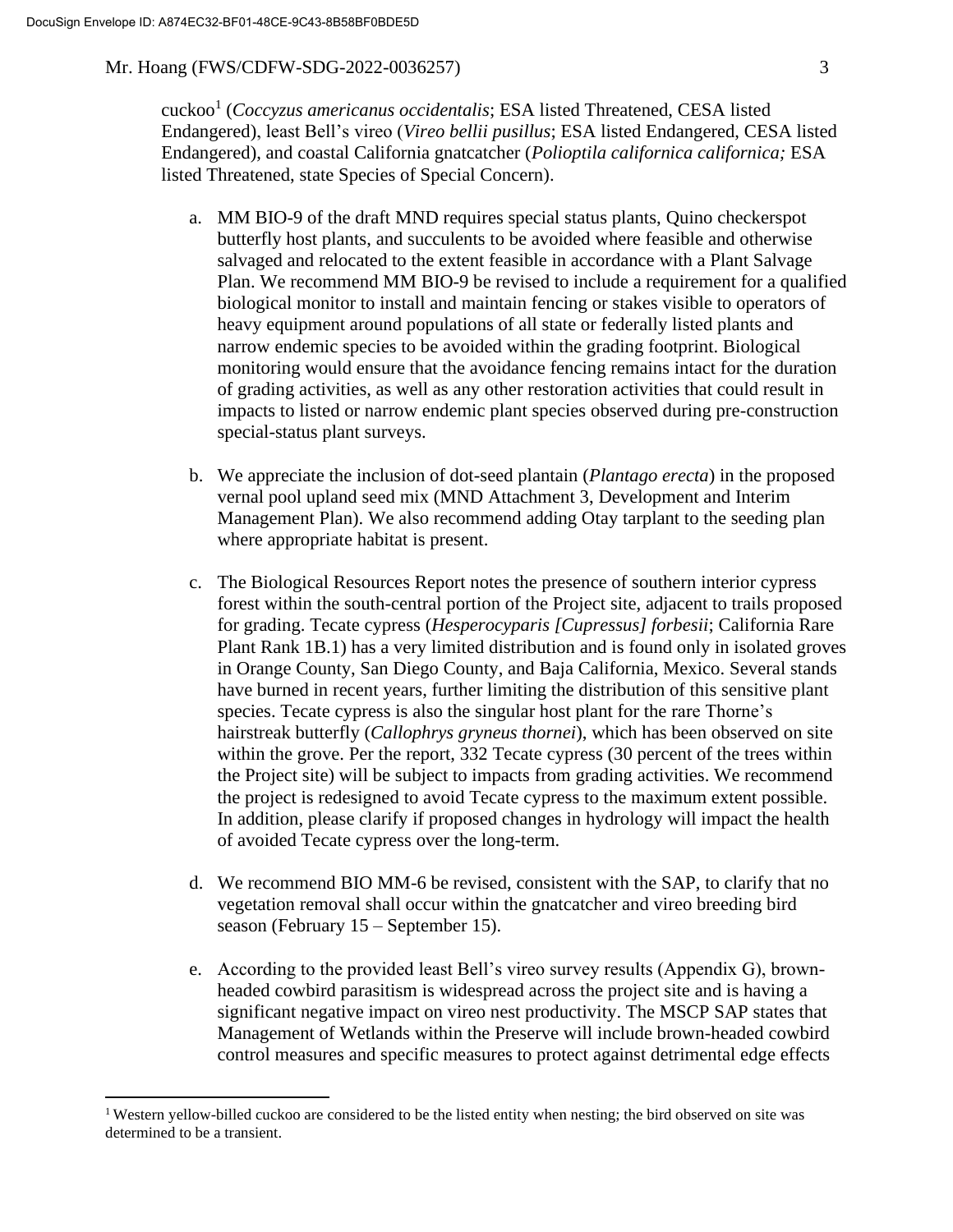(page 4-18). As such, the Wildlife Agencies request that a cowbird trapping and management plan be included as a condition of establishing least Bell's vireo bank credits.

- f. It has come to our attention that light-footed Ridgway's rails (*Rallus obsoletus levipes*; ESA listed Endangered, CESA listed Endangered, state Fully Protected) have been moving further upstream into freshwater habitats (e.g., cattail marsh) than previously expected. We recommend conducting surveys of the project area for suitable habitat for this species. If suitable habitat is present, we recommend conducting surveys for this species prior to finalizing the restoration plans.
- g. According to project documents, western spadefoot (*Spea hammondii*; ESA candidate species; state Species of Special Concern) tadpoles were observed on site in 49 vernal pools and road ruts during fairy shrimp surveys. Western spadefoots are burrowing anurans that breed in ephemeral pools but spend the majority of their lives underground in adjacent upland habitats. Despite known occurrences within the Project site, no mitigation measures were included to offset potentially significant impacts to this species from project activities. We recommend the following mitigation measures to avoid and minimize impacts to western spadefoot:
	- i. Prior to the start of any ground disturbance, construction, or site preparation activities, a qualified biologist will conduct pre-construction surveys for western spadefoot within all portions of the Project site containing suitable breeding habitat. Surveys shall be conducted beginning the first week of January or following the first one-inch or greater rain event and will be repeated as necessary to monitor their development. An estimate of the total larval population for each pond and total density for all impacted ponds will be recorded.
	- ii. A relocation plan will be developed and approved by the Wildlife Agencies prior to ground disturbance. The relocation plan will include:
	- iii. Suitable relocation sites a minimum 50-foot from the impact area (a 100 foot buffer is recommended when feasible), of similar or greater size to breeding habitat impacted, and as far away as possible from recreation activities.
	- iv. Methods for relocation.
	- v. Monitoring of relocation sites bimonthly for tadpoles between January 1 and June 1 for five years. Monitoring will include estimated tadpole density at each site and observations of adults as well as for egg masses. Survey data will be provided to the Wildlife Agencies in an annual report summarizing the monitoring results.
	- vi. Success criteria, including documented natural reproduction of spadefoot toad in each of the relocation sites, as indicated by the presence of tadpoles in the relocation sites.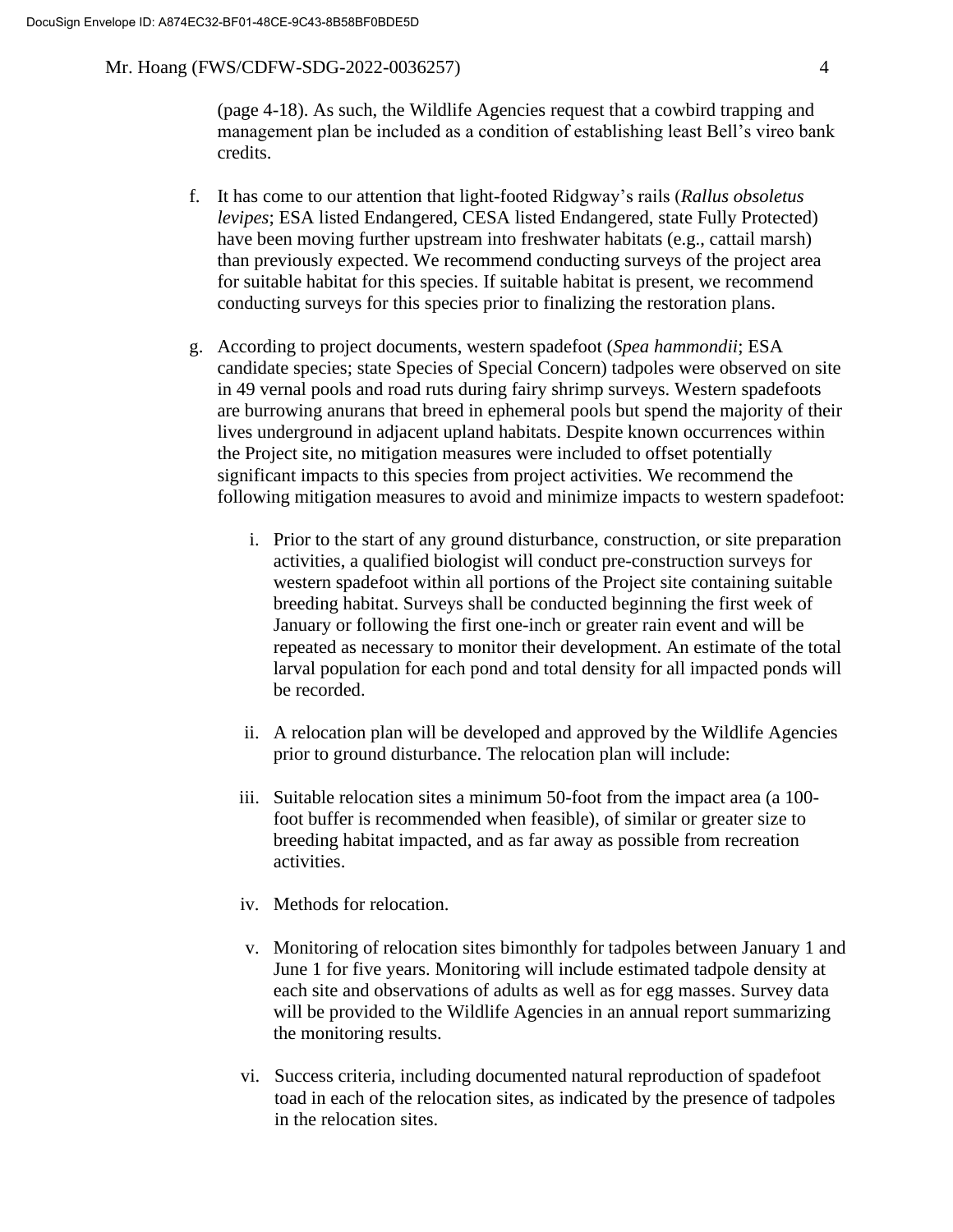- 2. The Project site is already part of the Otay Ranch Preserve and, therefore, managed for conservation. The draft BEI does not contain sufficient detail to determine the anticipated ecological "lift" (relative to the existing preserve condition) and justify that the proposed crediting is appropriate. In order to determine how much crediting is warranted, we request clarification of the vegetation communities that are anticipated to be created and which management tasks are new and are intended to provide lift above and beyond the anticipated baseline condition of management tasks to be implemented by the Preserve Owner/Manager per the Otay Ranch Resource Management Plan.
- 3. Extensive stands of tamarisk scrub are present within the main channel and proposed restoration area. The presence of tamarisk can indicate salty soils and low hydrologic flows, conditions that may be incompatible with willow scrub establishment. It is not clear that removal of tamarisk alone, without regular flushing flows from the river, will provide appropriate conditions for successful willow scrub restoration. We recommend soils are tested for their salt content. If soils are determined to be too salty to support willow scrub establishment as currently proposed, we recommend the project design is modified in coordination with the Wildlife Agencies to ensure proposed vegetation communities will be successful over the long term.
- 4. MM BIO-8 states that the final trail alignments, access routes, and work areas described in the draft MND will be further refined prior to the onset of construction to avoid all permanent impacts to federally listed fairy shrimp. We recommend MM BIO-8 also specify that final trail alignments and access routes will avoid impacts to the quantity and quality of water flow to the vernal pools supporting listed fairy shrimp. While we appreciate the avoidance of impacts to fairy shrimp, shifting the areas of impact will likely result in new impacts to other sensitive resources not previously analyzed. We recommend that any refinement of the project design be done prior to circulation of the final documents and that the MND should document, analyze, and propose mitigation for the expected impacts based on the final project design.
- 5. Due to proposed tree removal, Project activities have the potential to result in the spread of tree insect pests and disease into areas not currently exposed to these stressors. Therefore, the final MND should describe an infectious tree disease management plan and how it will be implemented. All trees identified for removal from the Project site should be inspected for contagious tree diseases including, but not limited to: thousand canker fungus (*Geosmithia morbida*), see [http://www.thousandcankers.com/;](http://www.thousandcankers.com/) Polyphagous Shot Hole Borer (*Euwallacea spp*.), see [http://eskalenlab.ucr.edu/avocado.html;](http://eskalenlab.ucr.edu/avocado.html) and goldspotted oak borer (*Agrilus auroguttatus),* see [http://ipm.ucanr.edu/PMG/PESTNOTES/pn74163.html.](http://ipm.ucanr.edu/PMG/PESTNOTES/pn74163.html) To avoid the spread of infectious tree diseases, diseased trees should not be transported from the Project site without first being treated using best available management practices relevant for each tree disease observed.
- 6. The project documents make several references to vehicles and current use by recreational ATV riders within the project area. The proposed trails discussion also mentions the inclusion of features (to be designed in conjunction with mountain bike groups) such as banked berm turns, boulders to wind through, and semi-buried logs to travel over with the purpose of providing additional interest and technical challenges for mountain bikers.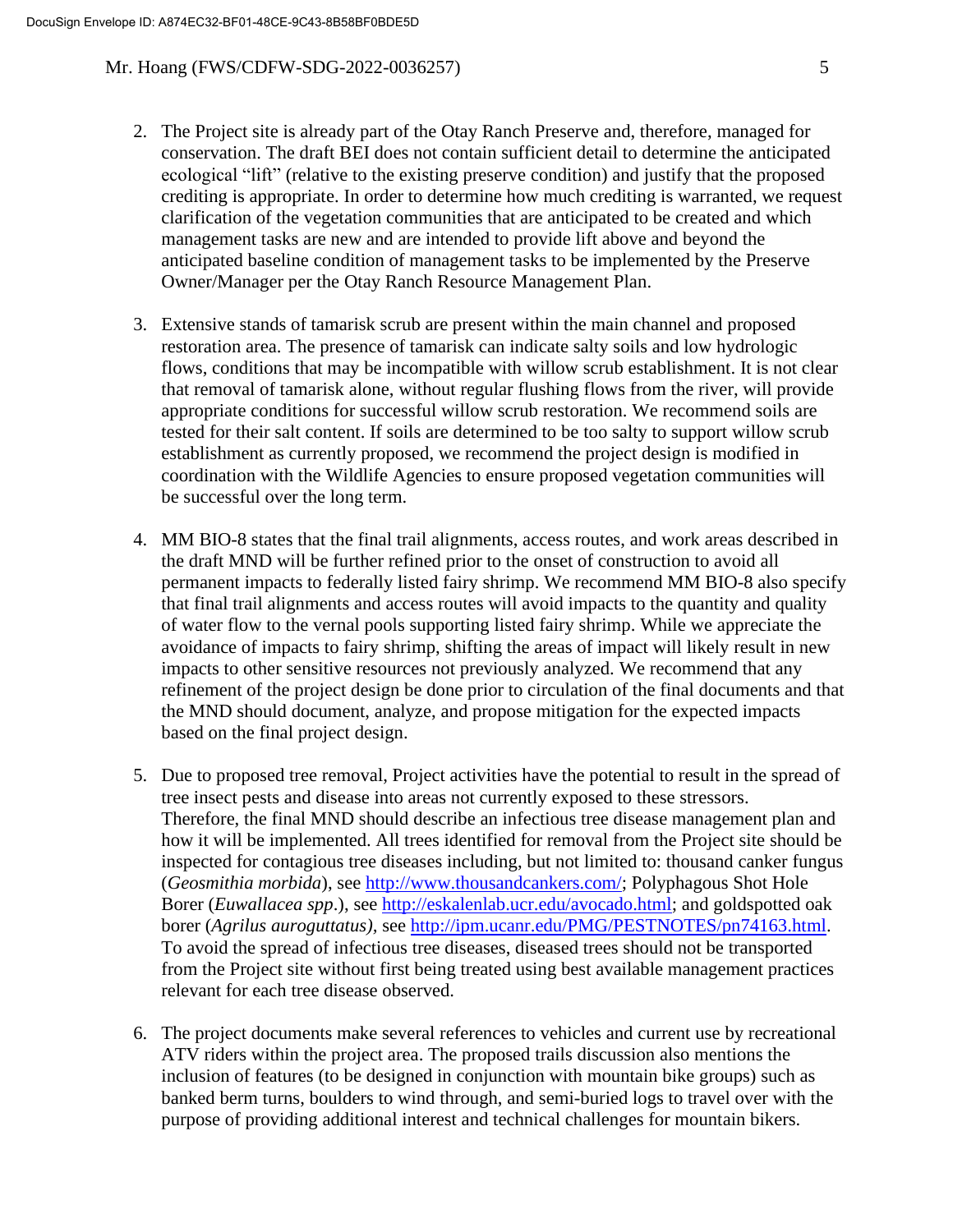Public off-highway recreational vehicle activity within Preserve Areas is incompatible with the goals of the MSCP Subregional Plan and is prohibited (SAP, Section 6.4.1). The Wildlife Agencies further recommend that the City evaluate compatibility of proposed trail uses and design with the need to permanently protect Covered Species and their habitats within Preserve (SAP, Sections 6.0, 6.2.1, and 7.5.3). In addition, any anticipated impacts to sensitive biological resources associated with trail use should be quantified and incorporated into the final determination of appropriate bank credits.

The following comments (7, 8, and 9) are specific to the Department:

- 7. The Department has regulatory authority over activities in streams and/or lakes that will divert or obstruct the natural flow, or change the bed, channel, or bank (which may include associated riparian resources) of any river, stream, or lake or use material from a river, stream, or lake. For any such activities, the project applicant (or "entity") must provide written notification to the Department pursuant to section 1600 *et seq.* of the Fish and Game Code. Based on this notification and other information, the Department determines whether a Lake and Streambed Alteration Agreement (LSAA) with the applicant is required prior to conducting the proposed activities. The Department's issuance of a LSAA for a project that is subject to CEQA will require CEQA compliance actions by the Department as a Responsible Agency. The Department as a Responsible Agency under CEQA may consider the City's MND for the project. To minimize additional requirements by the Department pursuant to section 1600 *et seq.* and/or under CEQA, the City's document should fully identify the potential impacts to any stream or riparian resources and provide adequate avoidance, mitigation, monitoring and reporting commitments for issuance of the LSAA. Whether an LSAA is required to satisfy requirements of section 1600 *et seq.* can only be determined at the time a formal Notification package is submitted to the Department. Given the design elements of the proposed Project, we strongly encourage the City to consider submittal of a streambed notification package to the Lake and Streambed Alteration Program.
- 8. CEQA requires that information developed in environmental impact reports and negative declarations be incorporated into a data base which may be used to make subsequent or supplemental environmental determinations. (Pub. Resources Code, § 21003, subd. (e).) Accordingly, please report any special status species and natural communities detected during Project surveys to the California Natural Diversity Database (CNDDB). The CNNDB field survey form can be found at the following link: [http://www.dfg.ca.gov/biogeodata/cnddb/pdfs/CNDDB\\_FieldSurveyForm.pdf.](http://www.dfg.ca.gov/biogeodata/cnddb/pdfs/CNDDB_FieldSurveyForm.pdf) The completed form can be mailed electronically to CNDDB at the following email address: [CNDDB@wildlife.ca.gov.](mailto:cnddb@dfg.ca.gov) The types of information reported to CNDDB can be found at the following link: http://www.dfg.ca.gov/biogeodata/cnddb/plants and animals.asp.
- 9. The Project, as proposed, would have an impact on fish and/or wildlife, and assessment of filing fees is necessary. Fees are payable upon filing of the Notice of Determination by the Lead Agency and serve to help defray the cost of environmental review by the Department. Payment of the fee is required in order for the underlying project approval to be operative, vested, and final. (Cal. Code Regs, tit. 14, § 753.5; Fish & G. Code, § 711.4; Pub. Resources Code, § 21089.)